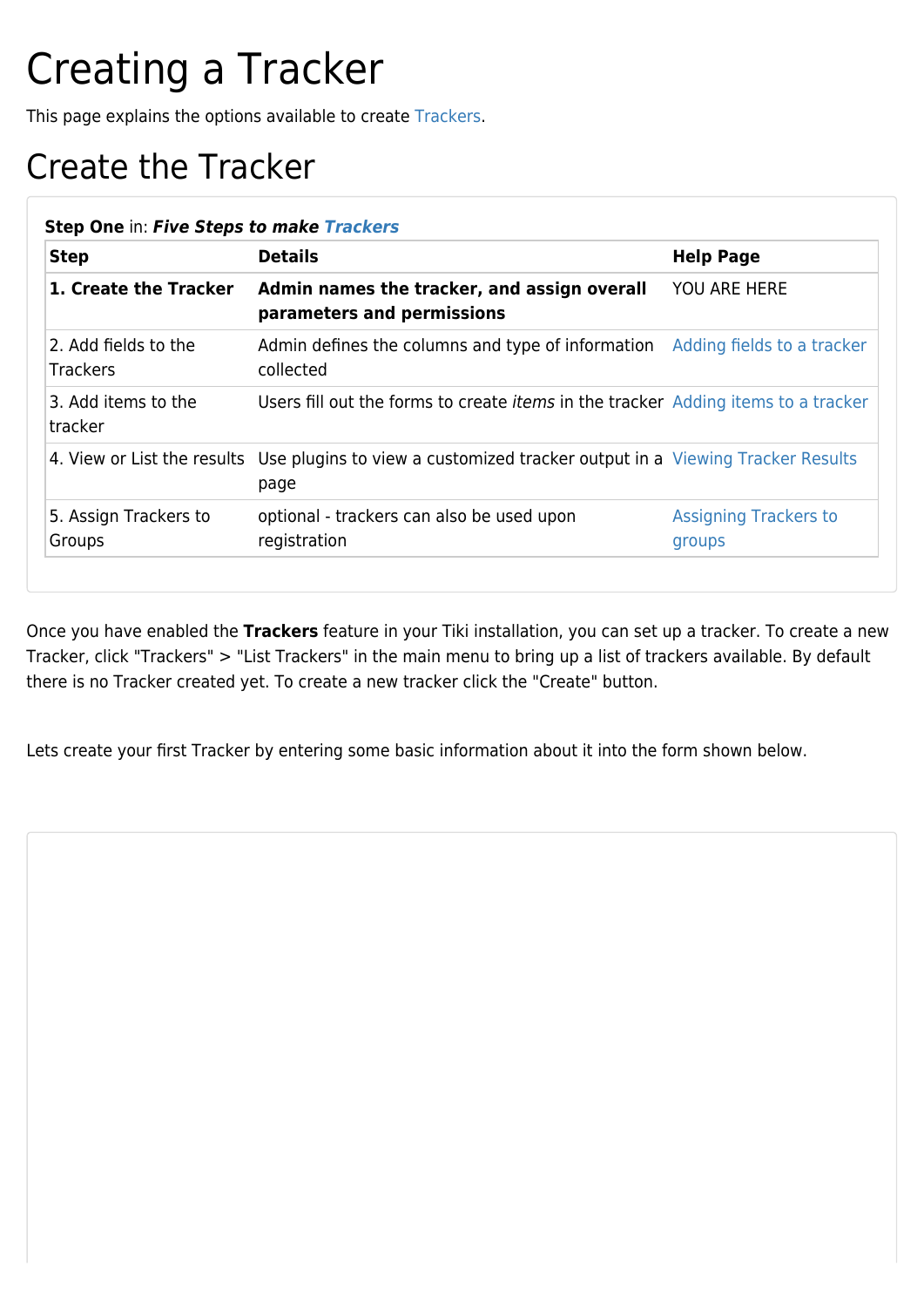| <b>Create Tracker</b>      | × |
|----------------------------|---|
| General                    |   |
| <b>Name</b>                |   |
|                            |   |
| Description                |   |
|                            |   |
| Description is wiki-parsed |   |
| <b>Field Prefix</b>        |   |
|                            |   |
|                            |   |
| Features                   |   |
| Display                    |   |
| <b>Section Format</b>      |   |
| <b>Status</b>              |   |
| Notifications              |   |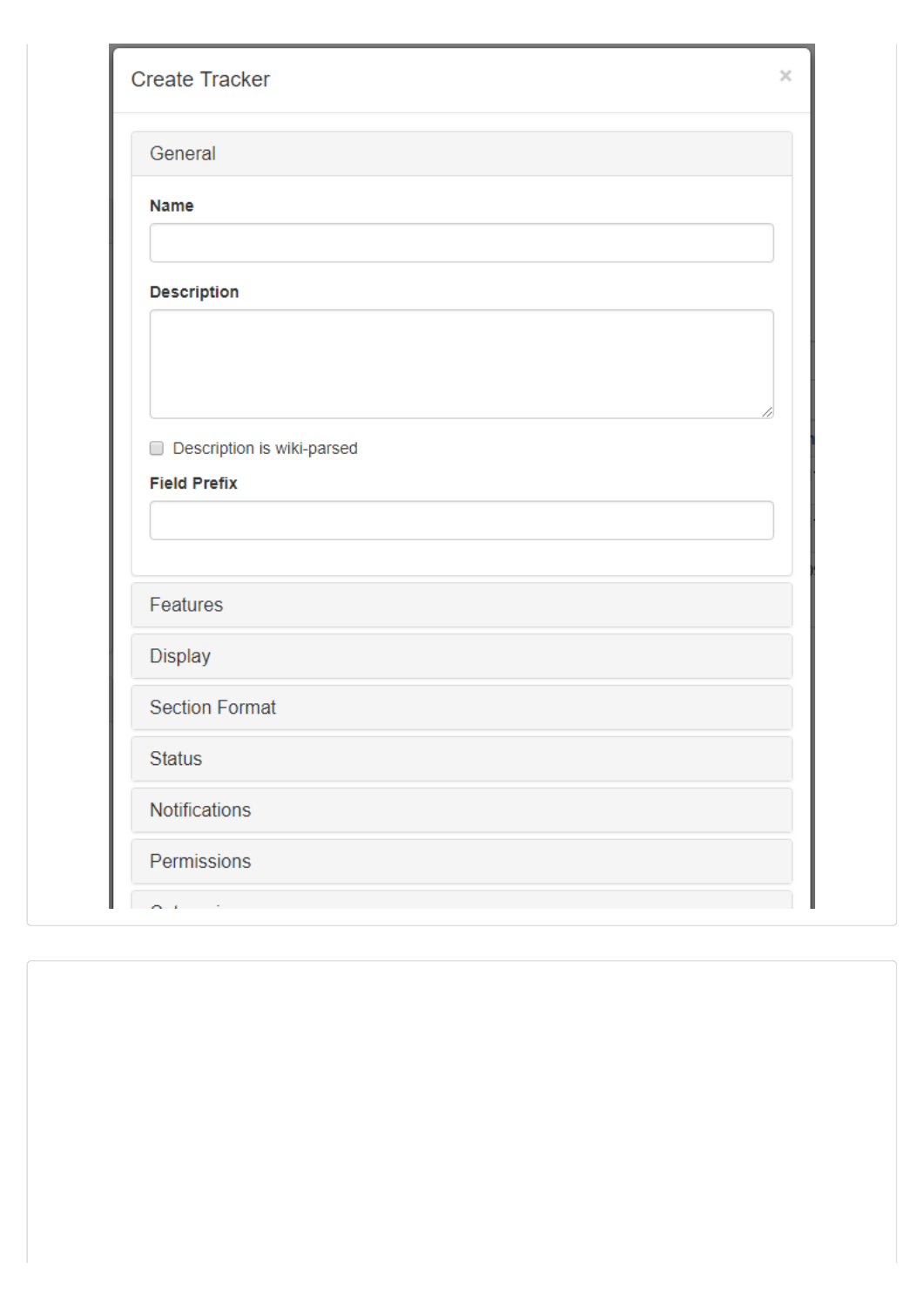| $\bullet$<br><b>Admin Trackers</b><br>List Trackers                                    |                                                                                                                           |                                                                                                                                                                              |  |
|----------------------------------------------------------------------------------------|---------------------------------------------------------------------------------------------------------------------------|------------------------------------------------------------------------------------------------------------------------------------------------------------------------------|--|
| Trackers<br><b>Create Trackers</b>                                                     | <b>Duplicate Tracker</b>                                                                                                  |                                                                                                                                                                              |  |
|                                                                                        | <b>Create/Edit Trackers</b>                                                                                               |                                                                                                                                                                              |  |
| Name:                                                                                  |                                                                                                                           |                                                                                                                                                                              |  |
| Description:                                                                           | Description text is tiki-parsed:                                                                                          |                                                                                                                                                                              |  |
| Categorize                                                                             | Show Categories                                                                                                           |                                                                                                                                                                              |  |
| Auto create corresponding categories                                                   |                                                                                                                           |                                                                                                                                                                              |  |
| Show status                                                                            |                                                                                                                           |                                                                                                                                                                              |  |
| Default status displayed in list mode                                                  |                                                                                                                           | $ $ open<br>pending<br><b>T</b> closed                                                                                                                                       |  |
| Show status to tracker admin only                                                      |                                                                                                                           |                                                                                                                                                                              |  |
| address:<br>commas.                                                                    | Send copies of all activity in this tracker to this e-mail<br>You can add several email addresses by separating them with |                                                                                                                                                                              |  |
| Use simplified e-mail format<br>email field if any as sender                           | The tracker will use the text field named Subject if any as<br>subject and will use the user email or for anonymous the   |                                                                                                                                                                              |  |
| New items are created with status                                                      |                                                                                                                           | open<br>v                                                                                                                                                                    |  |
| Authoritative status for modified items                                                |                                                                                                                           | No change $\vee$                                                                                                                                                             |  |
| Item creator can modify his items?<br>The tracker needs a user field with the option 1 |                                                                                                                           |                                                                                                                                                                              |  |
| Only one item per user or IP                                                           | The tracker needs a user or IP field with the option 1                                                                    |                                                                                                                                                                              |  |
|                                                                                        | Member of the default group of creator can modify items?<br>The tracker needs a group field with the option 1             |                                                                                                                                                                              |  |
|                                                                                        | Show creation date when listing tracker items?                                                                            |                                                                                                                                                                              |  |
|                                                                                        | Show creation date when viewing tracker item?                                                                             |                                                                                                                                                                              |  |
|                                                                                        | Show lastModif date when listing tracker items?                                                                           |                                                                                                                                                                              |  |
|                                                                                        | Show lastModif date when viewing tracker item?                                                                            |                                                                                                                                                                              |  |
| What field is used for default sort?                                                   |                                                                                                                           | LastModif v                                                                                                                                                                  |  |
| What is default sort order in list?                                                    |                                                                                                                           | ascending<br>×                                                                                                                                                               |  |
| Tracker items allow ratings?                                                           |                                                                                                                           |                                                                                                                                                                              |  |
| Tracker items allow comments?                                                          |                                                                                                                           |                                                                                                                                                                              |  |
| Tracker items allow attachments?                                                       |                                                                                                                           |                                                                                                                                                                              |  |
|                                                                                        | Items can be created only during a certain time                                                                           | After:  <br>August<br>v<br>$2008 \times$<br>$26 \times$<br>$10 \vee$<br>$34 \times$<br>Before:<br>August<br>$2008 \times$<br>$26 \sqrt{ }$<br>10 <sub>1</sub><br>$34 \times$ |  |
| Do not show empty fields in item view?                                                 |                                                                                                                           |                                                                                                                                                                              |  |
| link when listing tracker items?                                                       | Show these fields (ID comma separated) in a popup on item                                                                 |                                                                                                                                                                              |  |
|                                                                                        | Save                                                                                                                      |                                                                                                                                                                              |  |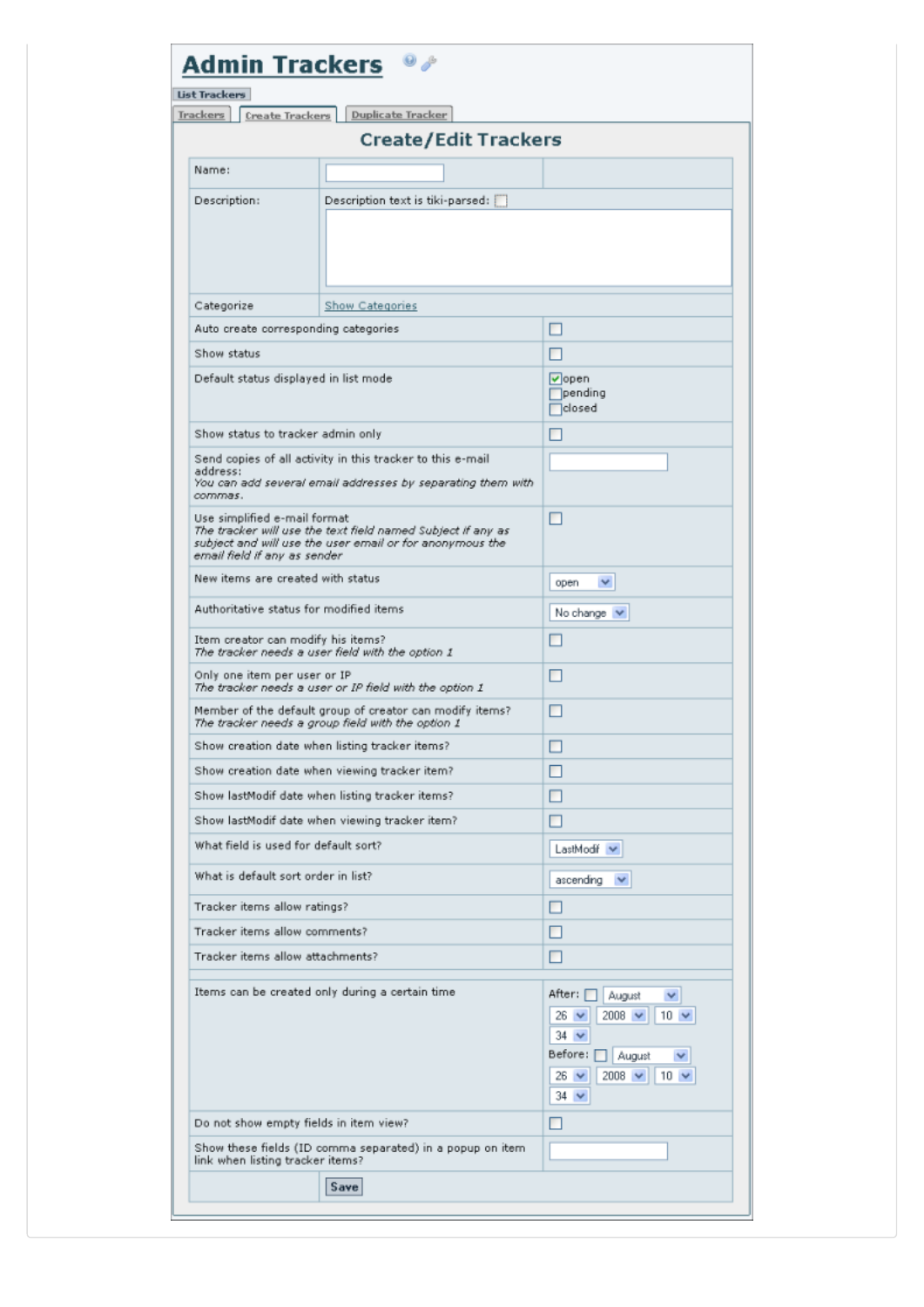| <b>Trackers</b>                                                                                                                                                                                                                                                                                              | Edit tracker Staff (#2)<br>Import/export                                                                                                      |                                                       |
|--------------------------------------------------------------------------------------------------------------------------------------------------------------------------------------------------------------------------------------------------------------------------------------------------------------|-----------------------------------------------------------------------------------------------------------------------------------------------|-------------------------------------------------------|
| Create/edit trackers                                                                                                                                                                                                                                                                                         |                                                                                                                                               |                                                       |
| Name:                                                                                                                                                                                                                                                                                                        | Staff                                                                                                                                         |                                                       |
| Description:                                                                                                                                                                                                                                                                                                 | Members of the Departament                                                                                                                    |                                                       |
| Categorize                                                                                                                                                                                                                                                                                                   | [ <u>show categories</u>   <u>hide categories</u> ]                                                                                           |                                                       |
| Show status                                                                                                                                                                                                                                                                                                  |                                                                                                                                               | ⊻                                                     |
| Default status displayed in list mode                                                                                                                                                                                                                                                                        |                                                                                                                                               | l√∣open<br>$\nabla$ pending<br>$\triangledown$ closed |
| Show status to tracker admin only                                                                                                                                                                                                                                                                            |                                                                                                                                               | ⊻                                                     |
|                                                                                                                                                                                                                                                                                                              | Send copies of all activity in this tracker to this e-mail address:                                                                           |                                                       |
| Use simplified e-mail format<br>sender                                                                                                                                                                                                                                                                       | The tracker will use the text field named Subject if any as subject and<br>will use the user email or for anonymous the email field if any as |                                                       |
| New items are created with status                                                                                                                                                                                                                                                                            |                                                                                                                                               |                                                       |
|                                                                                                                                                                                                                                                                                                              |                                                                                                                                               | ×<br>open                                             |
|                                                                                                                                                                                                                                                                                                              |                                                                                                                                               | No change   v                                         |
|                                                                                                                                                                                                                                                                                                              | The tracker needs a user field with the option 1                                                                                              |                                                       |
|                                                                                                                                                                                                                                                                                                              | Member of the default group of creator can modify items?<br>The tracker needs a group field with the option 1                                 |                                                       |
|                                                                                                                                                                                                                                                                                                              | Show creation date when listing tracker items?                                                                                                |                                                       |
|                                                                                                                                                                                                                                                                                                              | Show lastModif date when listing tracker items?                                                                                               |                                                       |
|                                                                                                                                                                                                                                                                                                              |                                                                                                                                               | User<br>×                                             |
|                                                                                                                                                                                                                                                                                                              |                                                                                                                                               | ascending                                             |
|                                                                                                                                                                                                                                                                                                              |                                                                                                                                               | ᅳ                                                     |
|                                                                                                                                                                                                                                                                                                              |                                                                                                                                               |                                                       |
|                                                                                                                                                                                                                                                                                                              |                                                                                                                                               |                                                       |
| Authoritative status for modified items.<br>Item creator can modify his items?<br>What field is used for default sort?<br>What is default sort order in list?<br>Tracker items allow ratings?<br>Tracker items allow comments?<br>Tracker items allow attachments?<br>Do not show empty fields in item view? |                                                                                                                                               |                                                       |

In Tiki, you can imagine Trackers as a data table, where the columns are named **fields** and rows are the **items** with some data values entered. Trackers can have any set of fields and any number of items. The columns, or fields, will contain the data about each row, or item, in the table. You can add, remove and list items that you want to track. You can add comments or attach files to each item tracked. You can assign users and groups to each item and, when the item is opened, it will appear in the user-preferences screen. You can monitor Trackers by email. Simple workflows can be modeled using one or more Trackers.

The Tracker fields are explained in the following table: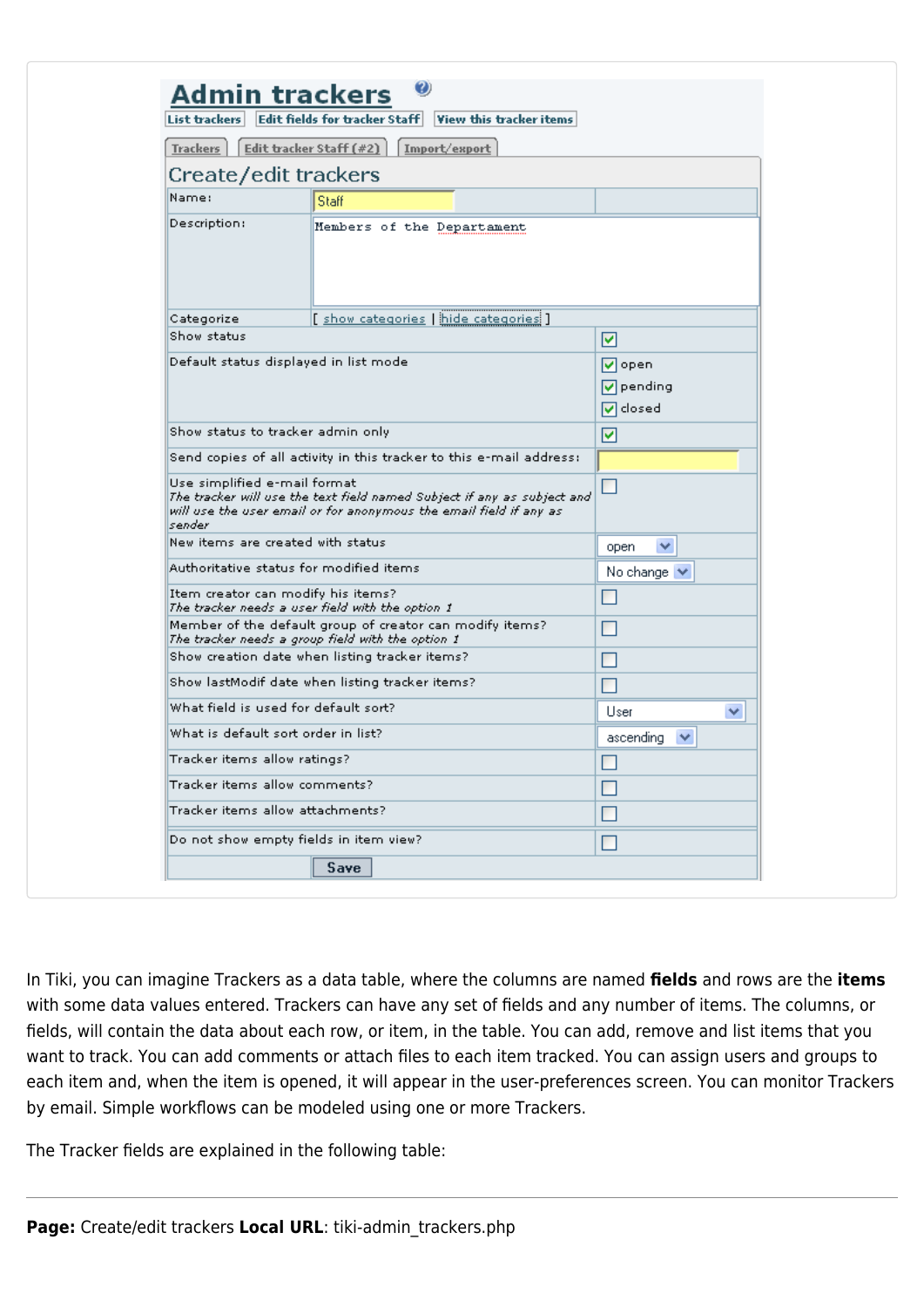| <b>Option</b>                                                                  | <b>Choices</b>                                                                               | <b>Explanation</b>                                                                                                                                                                                                                                                                                    | <b>Version</b> |
|--------------------------------------------------------------------------------|----------------------------------------------------------------------------------------------|-------------------------------------------------------------------------------------------------------------------------------------------------------------------------------------------------------------------------------------------------------------------------------------------------------|----------------|
| Name                                                                           | Any alpha-<br>numeric text                                                                   | Name of the tracker                                                                                                                                                                                                                                                                                   |                |
| Description                                                                    | Any text                                                                                     | Longer description of the tracker or its purpose.<br>Select the Description is wiki parsed option to allow wiki<br>formatting in the tracker's description                                                                                                                                            | Tiki<br>2.0.   |
| Categorize:                                                                    | <b>Click Show</b><br>categories to<br>display/select<br>from all<br>available<br>categories. | Use to categorize this tracker for searching and permissions<br>purposes. This field appears only if you have enabled the Category<br>option.                                                                                                                                                         |                |
| Selected                                                                       | all selected<br>categories                                                                   | allows multiple categories to be selected                                                                                                                                                                                                                                                             |                |
| Auto create<br>corresponding<br>categories                                     | Yes/No                                                                                       |                                                                                                                                                                                                                                                                                                       |                |
| Show status                                                                    | Yes/No                                                                                       | Displays the status of an item to anyone viewing it.                                                                                                                                                                                                                                                  |                |
| Default status<br>displayed in<br>list mode                                    | Available<br>status options:<br>open, pending,<br>closed                                     | toggles the display status when an item is viewed                                                                                                                                                                                                                                                     |                |
| Show status<br>to tracker<br>admin only                                        | Yes/No                                                                                       | toggles visibility of status by permission                                                                                                                                                                                                                                                            |                |
| Send copies<br>of all activity<br>in this tracker<br>to this e-mail<br>address | Any email<br>address                                                                         | Separate multiple email addresses with a comma.<br>For example:<br>address1@tikiwiki.org,address2@tikiwiki.org,address3@tikiwiki.org                                                                                                                                                                  |                |
| Use simplified<br>e-mail format                                                | Yes/No                                                                                       | The sent email will have for subject the content of the field subject<br>if exists (otherwise the default one). The from header will be the<br>user email of for an anonymous the content of the first email field<br>if exists (tw $> 1.9.7$ ). The message will not be sent if the from is<br>empty |                |
| New items<br>are created<br>with status                                        | Available<br>options:<br>open, pending,<br>closed                                            | Select the status for newly created items.                                                                                                                                                                                                                                                            |                |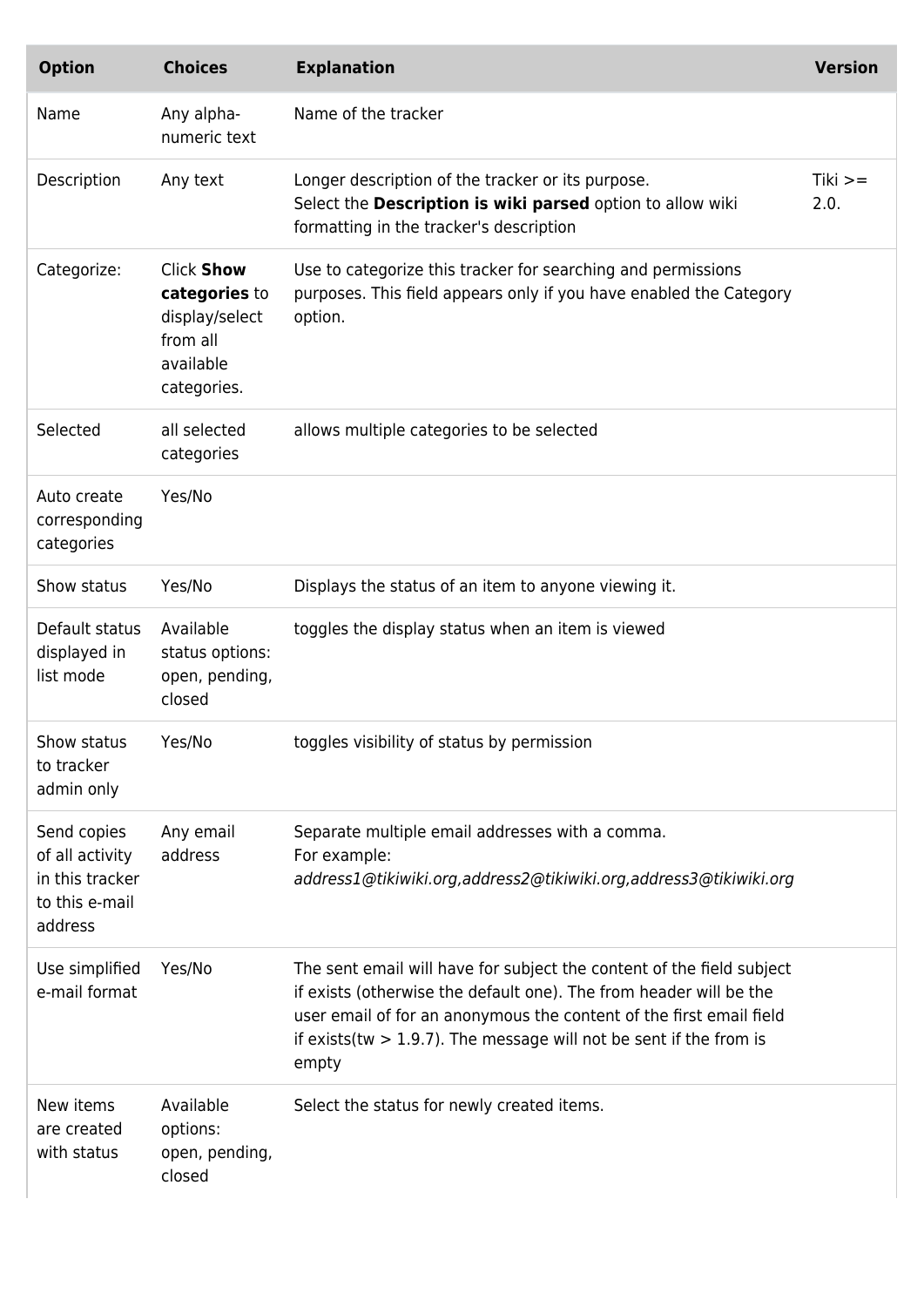| <b>Option</b>                                                        | <b>Choices</b>                         | <b>Explanation</b>                                                                                                                                                                                                                                                                                               | <b>Version</b>  |
|----------------------------------------------------------------------|----------------------------------------|------------------------------------------------------------------------------------------------------------------------------------------------------------------------------------------------------------------------------------------------------------------------------------------------------------------|-----------------|
| Authoritative<br>status for<br>modified<br>items                     | No change,<br>open, pending,<br>closed |                                                                                                                                                                                                                                                                                                                  |                 |
| Item creator<br>can modify<br>his items?                             | Yes/No                                 | The tracker must include a field of type user with option 1.                                                                                                                                                                                                                                                     |                 |
| User can take<br>ownership of<br>item created<br>by<br>anonymous     | Yes or No                              | For tracker that allows anonymous to create and that allows item<br>creator to modify his items and that does not alow other user to<br>edit other items. As soon as a user edits an item created by an<br>anonymous, the item is associated to him, and no other user other<br>than him can after edit the item | $tw > = 4.0$    |
| Only one item<br>per user or IP                                      | Yes/No                                 | The tracker must include a field of type user with option 1.                                                                                                                                                                                                                                                     |                 |
| Member of<br>the default<br>group of<br>creator can<br>modify items? | Yes/No                                 | The tracker must include a field of type user with option 1.                                                                                                                                                                                                                                                     |                 |
| Show creation<br>date when<br>listing tracker<br>items?              | Yes/No                                 |                                                                                                                                                                                                                                                                                                                  | $Tiki>=$<br>2.0 |
| Show creation<br>date when<br>viewing<br>tracker<br>items?           | Yes/No                                 |                                                                                                                                                                                                                                                                                                                  | Tiki $>=2.0$    |
| Show<br>lastModif date<br>when listing<br>tracker<br>items?          | Yes/No                                 |                                                                                                                                                                                                                                                                                                                  | $Tiki>=2.0$     |
| Show<br>lastModif date<br>when viewing<br>tracker<br>items?          | Yes/No                                 |                                                                                                                                                                                                                                                                                                                  | $Tiki>=2.0$     |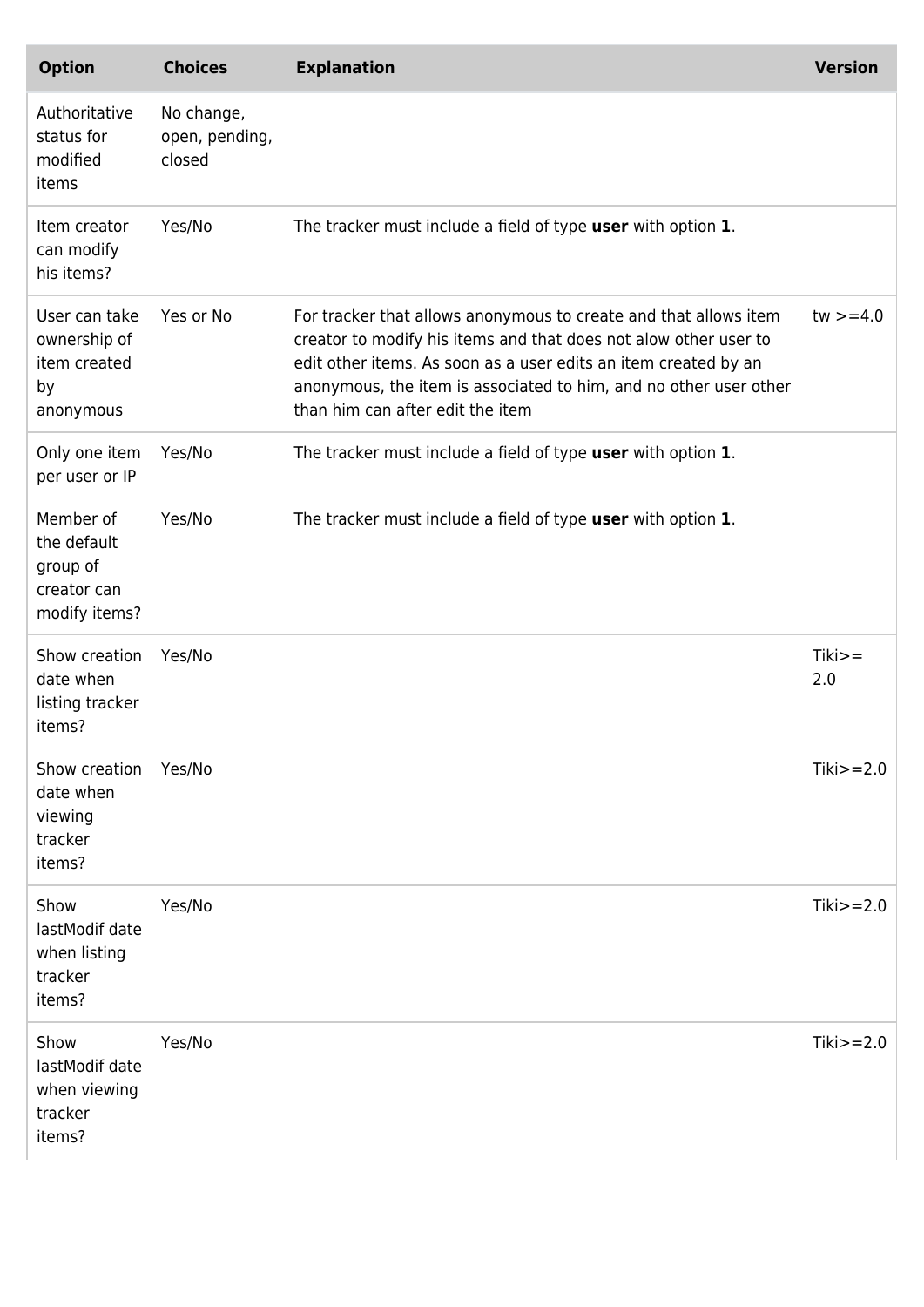| <b>Option</b>                                            | <b>Choices</b>                                                                        | <b>Explanation</b>                                                                                            | <b>Version</b> |
|----------------------------------------------------------|---------------------------------------------------------------------------------------|---------------------------------------------------------------------------------------------------------------|----------------|
| What field is<br>used for<br>default sort?               | Any tracker<br>field, including:<br>Item ID, Last<br>Modified,<br>Created             | Note: You will need to create fields for the tracker first, before<br>selecting the field to use for sorting. |                |
| What is<br>default sort<br>order in list?                | ascending,<br>descending                                                              |                                                                                                               |                |
| <b>Trackers</b><br>items allow<br>ratings?               | Yes/No                                                                                |                                                                                                               |                |
| with<br>values                                           |                                                                                       |                                                                                                               |                |
| $\ldots$ and<br>display rating<br>results in<br>listing? | Yes/No                                                                                |                                                                                                               |                |
| <b>Trackers</b><br>items allow<br>comments?              | Yes/No                                                                                |                                                                                                               |                |
| $\ldots$ and<br>display<br>comments in<br>listing?       | Yes/No                                                                                |                                                                                                               |                |
| <b>Trackers</b><br>items allow<br>attachments?           | Yes/No                                                                                |                                                                                                               |                |
| $\ldots$ and<br>display<br>attachments<br>in listing?    | Yes/No                                                                                | adds the attachments column to the List view                                                                  |                |
| Attachment<br>display<br>options                         | rank all options                                                                      | selects the data columns to include when displaying attachments,<br>in which order.                           |                |
| Items can be<br>created only<br>during a<br>certain time | Select the date<br>and time<br>between which<br>users can<br>create tracker<br>items. |                                                                                                               | $Tiki>=2.0$    |